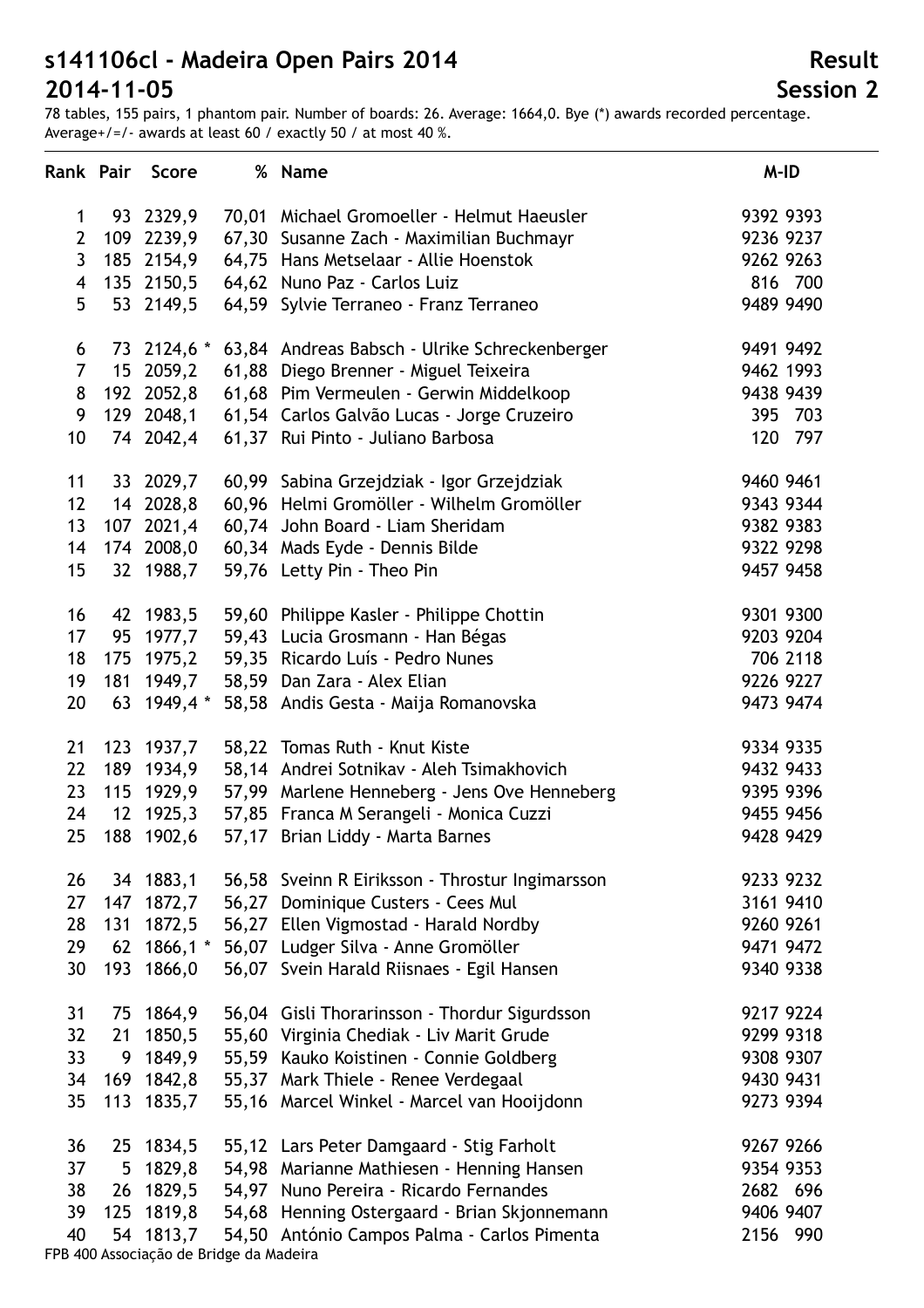78 tables, 155 pairs, 1 phantom pair. Number of boards: 26. Average: 1664,0. Bye (\*) awards recorded percentage. Average+/=/- awards at least 60 / exactly 50 / at most 40 %.

| Rank Pair |                         | Score         | % Name                                                 | M-ID      |
|-----------|-------------------------|---------------|--------------------------------------------------------|-----------|
| 41        |                         | 121 1813,2    | 54,48 Jessica Hayman - Peter Bertheau                  | 9284 9283 |
| 42        |                         | 116 1813,0    | 54,48 Kristinn Olafsson - Jon Ingthorsson              | 9397 9398 |
| 43        |                         | 150 1812,3    | 54,46 Gabriel Gislason - Gisli Steingrimsson           | 9293 9294 |
| 44        | 145                     | 1799,2        | 54,06 Nedju Buchlev - Sebastian Reim                   | 9408 9409 |
| 45        |                         | 24 1789,7     | 53,78 Luís A Correia - Rene De Miliano                 | 2576 9446 |
|           |                         |               |                                                        |           |
| 46        |                         | 85 1786,7     | 53,69 Eva-Liss Goethe - Hans Goethe                    | 9378 9379 |
| 47        | 35 <sub>2</sub>         | 1782,8        | 53,57 Joseph Simon - Ilse-Betina Artmer                | 9464 9465 |
| 48        |                         | 172 1778,5    | 53,44 Ingrid Pichler - Michael Pendl                   | 9436 9437 |
| 49        |                         | 8 1771,4      | 53,23 Renate Hansen - Dieter Schulz                    | 9249 9248 |
| 50        |                         | 65 $1762,2$ * | 52,95 Petter Eide - Olav Ellestad                      | 9365 9358 |
| 51        |                         | 155 1757,2    | 52,80 Gerard Limmen - George Schipper                  | 9106 9107 |
| 52        | 102                     | 1753,3        | 52,68 Reini Smit - Maja Hermelyn                       | 9376 9377 |
| 53        |                         | 68 1752,4     | 52,66 Odd A Molllersen - Paal Hangseth                 | 9479 9480 |
| 54        | 84                      | 1752,3        | 52,65 Grethe Teksum - Bjorn Dufseth                    | 9347 9348 |
| 55        | 23                      | 1750,3        | 52,59 Joost Snoeck - Helmut Hoogeveen                  | 9201 9444 |
| 56        |                         | 167 1738,1    | 52,23 Draga Georgieva - Stefan Georgiev                | 9426 9427 |
| 57        |                         | 43 1735,1     | 52,14 Marjukka Raines - Eeva Parvianinen               | 9285 9286 |
| 58        | $\overline{\mathbf{1}}$ | 1734,2        | 52,11 Pasi Kuokkanen - José Pereira Sousa              | 9441 917  |
| 59        |                         | 28 1727,6     | 51,91 Haakon Kippe - Haldis Gutormsen                  | 9447 9448 |
| 60        |                         | 66 1724,8 *   | 51,83 Gonçalo Esmeraldo - Bruno Abreu                  | 2574 2710 |
| 61        |                         | 114 1723,3    | 51,78 Filomena Morgado - Pedro Morgado                 | 2059 2062 |
| 62        | 29                      | 1717,2        | 51,60 Ronald Brantsma - Nuno Matos                     | 9213 474  |
| 63        | 183                     | 1701,7        | 51,13 Claus Günther - Christian Schlicker              | 9337 9425 |
| 64        |                         | 122 1699,1    | 51,06 Brigitte Becker - Claire Seguiniol               | 9400 9401 |
| 65        |                         | 166 1697,4    | 51,00 José A Pereira - José A Fernandes                | 2941 1997 |
| 66        |                         | 182 1692,7    | 50,86 Mama K - Peter Fredin                            | 9320 9321 |
| 67        | 81                      | 1691,0        | 50,81 Jascha Garre - Matthias Schueller                | 9373 9374 |
| 68        | 143                     | 1688,0        | 50,72 Susanne Molnar - Bernhard Molnar                 | 9402 9403 |
| 69        |                         | 162 1686,0    | 50,66 Eva Ricard - Kaster Vinthes                      | 9424 9423 |
| 70        |                         | 194 1682,2    | 50,55 Manuel Coelho Gonçalves - Carlos Gonçalves       | 277 533   |
| 71        |                         |               | 165 1675,0 50,33 Arild Armot - Bjorn Fjeldstad         | 9212 9297 |
| 72        | $\overline{7}$          | 1675,0        | 50,33 Hrafnildur Skuladottir - Gudmundur Johannsson    | 9254 9255 |
| 73        |                         |               | 72 1666,6 * 50,08 Kaare Aasen - Tarald Ooigarden       | 9207 9208 |
| 74        |                         | 10 1665,4     | 50,04 Hans Sprenkeling - Dieneke Balder                | 9449 9450 |
| 75        |                         |               | 69 1661,5 * 49,93 Floris Vlaanderen - Frits Vlaanderen | 3171 9206 |
| 76        |                         | 133 1661,1    | 49,91 Gregers Bjarnarson - Henrik Frydenlund           | 9420 9258 |
| 77        | 22                      | 1659,0        | 49,85 Birgitte Randrup - Flemming Bogh-Sorensen        | 9442 9443 |
| 78        | 41                      | 1657,1        | 49,79 Kaj Jorstad - Ronny Jorstdad                     | 9210 9470 |
| 79        | 128                     |               | 1653,5 49,68 Rebecca de Bruijn-Piller - Karen de Leeuw | 9230 9231 |
| 80        |                         | 154 1649,4    | 49,56 Paulo Pinto - Paulo Pessanha                     | 1023 849  |

# **Result Session 2**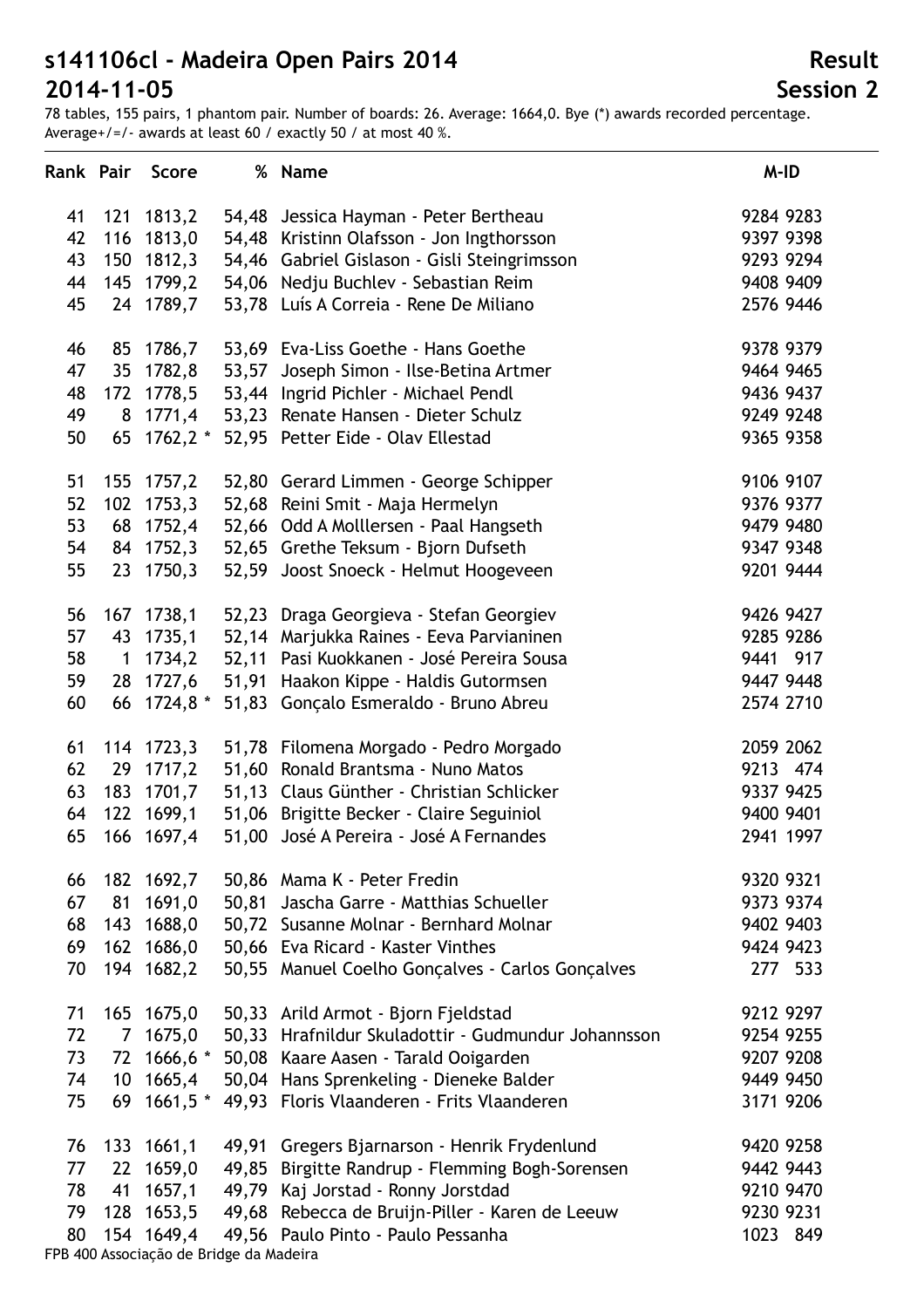78 tables, 155 pairs, 1 phantom pair. Number of boards: 26. Average: 1664,0. Bye (\*) awards recorded percentage. Average+/=/- awards at least 60 / exactly 50 / at most 40 %.

| 9305 9306<br>104 1649,4<br>49,56 Esther Jakobsdottir - Alda Gudnadottir<br>81<br>82<br>70 1638,8 * 49,24 Marianne Rasmussen - Bjarke Friis<br>9485 9487<br>132 1638,5<br>49,23 Joke Kelderman - Rene Van Ammers<br>9416 9417<br>83<br>84<br>91 1638,4 49,23 Marga Linsen - Peter Linsen<br>9389 9390<br>85<br>87 1636,7 49,18 Sigrun Thorvardardottir - Sissa Blondal<br>9240 9241<br>111 1635,6<br>9331 9391<br>86<br>49,15 Peter Bode - Cmiel Thorsten<br>87<br>89 1634,4<br>49,11 Ad Oskam - Jan Winter<br>9386 9387<br>88<br>9352 9302<br>76 1631,7 * 49,03 Anne-Lise Bru - Lisbeth Eide<br>89<br>148 1629,9 48,98 Maria Dam Mortensen - Annette Bjorn<br>9220 9413<br>90<br>149 1626,6 48,88 Joerg Eichholzer - Robert Franzel<br>9414 9415<br>9325 9326<br>91<br>153 1622,5<br>48,75 Roennaug Asla - Svein Markussen<br>92<br>49 1611,9<br>48,44 Arie Buijs - Joost Van Den Boom<br>9481 9482<br>93<br>130 1608,3 48,33 Connie Ven - Maryan Smit<br>9271 9270<br>186 1604,7 48,22 John Freitas - José M Freitas<br>94<br>2575 2830<br>95<br>103 1592,6 47,86 Marita Roeberg - Bodil Oigarden<br>9364 9359<br>9380 9381<br>96<br>105 1592,4<br>47,85 Alan Maddock - Gabriel Carrasco<br>97<br>146 1590,5 47,79 João Machado - José Macedo<br>2060 1998<br>98<br>86 1585,9 47,65 Bruno Neves - Luís M Silva<br>2685 2704<br>99<br>94 1584,6 47,61 Rolf Tolle - Anne-Lill Hellemann<br>9345 9346<br>100<br>31 1583,6<br>47,59 Lena Leszczynska - Tomaszek Witold<br>9453 9454<br>9216 9225<br>101<br>3 1581,4 47,52 Lisbeth Grove - Annette R Frydenlund<br>141 1579,9 47,47 Henrik Iversen - Lotte Skaanning<br>102<br>9399 9239<br>103<br>55 1576,4 47,37 Anja Alberti - Nikolas Bausback<br>9493 9494<br>104<br>45 1571,1 47,21 Gerry Stanford - Dave Franklin<br>9362 9363<br>105<br>184 1567,8<br>47,11 Hans Arne Forseth - Eirin Halvorsen<br>9314 9315<br>47,07 Manuela Araújo - Inocêncio Araújo<br>981 1088<br>106<br>48 1566,6<br>46,91 Frederico Teixeira - Nuno D Martins<br>107<br>126 1561,0<br>2394 2678<br>108<br>13 1552,6<br>46,65 Noomi Hebert - Gunnar Andersson<br>9459 9356<br>109<br>90 1550,8<br>46,60 Harpa Fold Ingolfsdottir - Helga Bergmann<br>9313 9312<br>124 1549,7<br>46,56 Aase Mogstad - Astrid Steen Lybak<br>9246 9247<br>110<br>111<br>144 1549,1<br>9404 9405<br>46,55 Edeltraud Gregoritsch - Johann Zeugner<br>195 1544,1<br>46,40 Peter Husum - Martin Nielsen<br>9282 9281<br>112<br>113<br>64 1539,7 * 46,26 Pia Cremer - Cristina Altman<br>9477 9478<br>114<br>36 1537,0<br>46,18 Mariasum Millama Solorzamo - Betriz Grez-Aparicio<br>9468 9469<br>115<br>4 1528,8<br>45,94 Nadia Bekkouche - Flemming Danielsen<br>9445 9259<br>116<br>16 1526,9<br>45,88 Angeles Fernandez Ramudo - Araceli Gil De Somorrostro<br>9466 9467<br>134 1525,6 45,84 José Pinheiro - Pedro Pratas<br>117<br>2774 2451<br>82 1524,1 45,80 José Lima - Isabel Manso<br>118<br>1845 988<br>168 1513,9 45,49 Svala K Palsdottir - Ragnheidur Nielsen<br>9329 9330<br>119<br>120<br>56 1511,2 45,41 Martin Nygren - Margaret Nygren<br>9316 9317 |  | Rank Pair Score | % Name | M-ID |
|----------------------------------------------------------------------------------------------------------------------------------------------------------------------------------------------------------------------------------------------------------------------------------------------------------------------------------------------------------------------------------------------------------------------------------------------------------------------------------------------------------------------------------------------------------------------------------------------------------------------------------------------------------------------------------------------------------------------------------------------------------------------------------------------------------------------------------------------------------------------------------------------------------------------------------------------------------------------------------------------------------------------------------------------------------------------------------------------------------------------------------------------------------------------------------------------------------------------------------------------------------------------------------------------------------------------------------------------------------------------------------------------------------------------------------------------------------------------------------------------------------------------------------------------------------------------------------------------------------------------------------------------------------------------------------------------------------------------------------------------------------------------------------------------------------------------------------------------------------------------------------------------------------------------------------------------------------------------------------------------------------------------------------------------------------------------------------------------------------------------------------------------------------------------------------------------------------------------------------------------------------------------------------------------------------------------------------------------------------------------------------------------------------------------------------------------------------------------------------------------------------------------------------------------------------------------------------------------------------------------------------------------------------------------------------------------------------------------------------------------------------------------------------------------------------------------------------------------------------------------------------------------------------------------------------------------------------------------------------------------------------------------------------------------------------------------------|--|-----------------|--------|------|
|                                                                                                                                                                                                                                                                                                                                                                                                                                                                                                                                                                                                                                                                                                                                                                                                                                                                                                                                                                                                                                                                                                                                                                                                                                                                                                                                                                                                                                                                                                                                                                                                                                                                                                                                                                                                                                                                                                                                                                                                                                                                                                                                                                                                                                                                                                                                                                                                                                                                                                                                                                                                                                                                                                                                                                                                                                                                                                                                                                                                                                                                            |  |                 |        |      |
|                                                                                                                                                                                                                                                                                                                                                                                                                                                                                                                                                                                                                                                                                                                                                                                                                                                                                                                                                                                                                                                                                                                                                                                                                                                                                                                                                                                                                                                                                                                                                                                                                                                                                                                                                                                                                                                                                                                                                                                                                                                                                                                                                                                                                                                                                                                                                                                                                                                                                                                                                                                                                                                                                                                                                                                                                                                                                                                                                                                                                                                                            |  |                 |        |      |
|                                                                                                                                                                                                                                                                                                                                                                                                                                                                                                                                                                                                                                                                                                                                                                                                                                                                                                                                                                                                                                                                                                                                                                                                                                                                                                                                                                                                                                                                                                                                                                                                                                                                                                                                                                                                                                                                                                                                                                                                                                                                                                                                                                                                                                                                                                                                                                                                                                                                                                                                                                                                                                                                                                                                                                                                                                                                                                                                                                                                                                                                            |  |                 |        |      |
|                                                                                                                                                                                                                                                                                                                                                                                                                                                                                                                                                                                                                                                                                                                                                                                                                                                                                                                                                                                                                                                                                                                                                                                                                                                                                                                                                                                                                                                                                                                                                                                                                                                                                                                                                                                                                                                                                                                                                                                                                                                                                                                                                                                                                                                                                                                                                                                                                                                                                                                                                                                                                                                                                                                                                                                                                                                                                                                                                                                                                                                                            |  |                 |        |      |
|                                                                                                                                                                                                                                                                                                                                                                                                                                                                                                                                                                                                                                                                                                                                                                                                                                                                                                                                                                                                                                                                                                                                                                                                                                                                                                                                                                                                                                                                                                                                                                                                                                                                                                                                                                                                                                                                                                                                                                                                                                                                                                                                                                                                                                                                                                                                                                                                                                                                                                                                                                                                                                                                                                                                                                                                                                                                                                                                                                                                                                                                            |  |                 |        |      |
|                                                                                                                                                                                                                                                                                                                                                                                                                                                                                                                                                                                                                                                                                                                                                                                                                                                                                                                                                                                                                                                                                                                                                                                                                                                                                                                                                                                                                                                                                                                                                                                                                                                                                                                                                                                                                                                                                                                                                                                                                                                                                                                                                                                                                                                                                                                                                                                                                                                                                                                                                                                                                                                                                                                                                                                                                                                                                                                                                                                                                                                                            |  |                 |        |      |
|                                                                                                                                                                                                                                                                                                                                                                                                                                                                                                                                                                                                                                                                                                                                                                                                                                                                                                                                                                                                                                                                                                                                                                                                                                                                                                                                                                                                                                                                                                                                                                                                                                                                                                                                                                                                                                                                                                                                                                                                                                                                                                                                                                                                                                                                                                                                                                                                                                                                                                                                                                                                                                                                                                                                                                                                                                                                                                                                                                                                                                                                            |  |                 |        |      |
|                                                                                                                                                                                                                                                                                                                                                                                                                                                                                                                                                                                                                                                                                                                                                                                                                                                                                                                                                                                                                                                                                                                                                                                                                                                                                                                                                                                                                                                                                                                                                                                                                                                                                                                                                                                                                                                                                                                                                                                                                                                                                                                                                                                                                                                                                                                                                                                                                                                                                                                                                                                                                                                                                                                                                                                                                                                                                                                                                                                                                                                                            |  |                 |        |      |
|                                                                                                                                                                                                                                                                                                                                                                                                                                                                                                                                                                                                                                                                                                                                                                                                                                                                                                                                                                                                                                                                                                                                                                                                                                                                                                                                                                                                                                                                                                                                                                                                                                                                                                                                                                                                                                                                                                                                                                                                                                                                                                                                                                                                                                                                                                                                                                                                                                                                                                                                                                                                                                                                                                                                                                                                                                                                                                                                                                                                                                                                            |  |                 |        |      |
|                                                                                                                                                                                                                                                                                                                                                                                                                                                                                                                                                                                                                                                                                                                                                                                                                                                                                                                                                                                                                                                                                                                                                                                                                                                                                                                                                                                                                                                                                                                                                                                                                                                                                                                                                                                                                                                                                                                                                                                                                                                                                                                                                                                                                                                                                                                                                                                                                                                                                                                                                                                                                                                                                                                                                                                                                                                                                                                                                                                                                                                                            |  |                 |        |      |
|                                                                                                                                                                                                                                                                                                                                                                                                                                                                                                                                                                                                                                                                                                                                                                                                                                                                                                                                                                                                                                                                                                                                                                                                                                                                                                                                                                                                                                                                                                                                                                                                                                                                                                                                                                                                                                                                                                                                                                                                                                                                                                                                                                                                                                                                                                                                                                                                                                                                                                                                                                                                                                                                                                                                                                                                                                                                                                                                                                                                                                                                            |  |                 |        |      |
|                                                                                                                                                                                                                                                                                                                                                                                                                                                                                                                                                                                                                                                                                                                                                                                                                                                                                                                                                                                                                                                                                                                                                                                                                                                                                                                                                                                                                                                                                                                                                                                                                                                                                                                                                                                                                                                                                                                                                                                                                                                                                                                                                                                                                                                                                                                                                                                                                                                                                                                                                                                                                                                                                                                                                                                                                                                                                                                                                                                                                                                                            |  |                 |        |      |
|                                                                                                                                                                                                                                                                                                                                                                                                                                                                                                                                                                                                                                                                                                                                                                                                                                                                                                                                                                                                                                                                                                                                                                                                                                                                                                                                                                                                                                                                                                                                                                                                                                                                                                                                                                                                                                                                                                                                                                                                                                                                                                                                                                                                                                                                                                                                                                                                                                                                                                                                                                                                                                                                                                                                                                                                                                                                                                                                                                                                                                                                            |  |                 |        |      |
|                                                                                                                                                                                                                                                                                                                                                                                                                                                                                                                                                                                                                                                                                                                                                                                                                                                                                                                                                                                                                                                                                                                                                                                                                                                                                                                                                                                                                                                                                                                                                                                                                                                                                                                                                                                                                                                                                                                                                                                                                                                                                                                                                                                                                                                                                                                                                                                                                                                                                                                                                                                                                                                                                                                                                                                                                                                                                                                                                                                                                                                                            |  |                 |        |      |
|                                                                                                                                                                                                                                                                                                                                                                                                                                                                                                                                                                                                                                                                                                                                                                                                                                                                                                                                                                                                                                                                                                                                                                                                                                                                                                                                                                                                                                                                                                                                                                                                                                                                                                                                                                                                                                                                                                                                                                                                                                                                                                                                                                                                                                                                                                                                                                                                                                                                                                                                                                                                                                                                                                                                                                                                                                                                                                                                                                                                                                                                            |  |                 |        |      |
|                                                                                                                                                                                                                                                                                                                                                                                                                                                                                                                                                                                                                                                                                                                                                                                                                                                                                                                                                                                                                                                                                                                                                                                                                                                                                                                                                                                                                                                                                                                                                                                                                                                                                                                                                                                                                                                                                                                                                                                                                                                                                                                                                                                                                                                                                                                                                                                                                                                                                                                                                                                                                                                                                                                                                                                                                                                                                                                                                                                                                                                                            |  |                 |        |      |
|                                                                                                                                                                                                                                                                                                                                                                                                                                                                                                                                                                                                                                                                                                                                                                                                                                                                                                                                                                                                                                                                                                                                                                                                                                                                                                                                                                                                                                                                                                                                                                                                                                                                                                                                                                                                                                                                                                                                                                                                                                                                                                                                                                                                                                                                                                                                                                                                                                                                                                                                                                                                                                                                                                                                                                                                                                                                                                                                                                                                                                                                            |  |                 |        |      |
|                                                                                                                                                                                                                                                                                                                                                                                                                                                                                                                                                                                                                                                                                                                                                                                                                                                                                                                                                                                                                                                                                                                                                                                                                                                                                                                                                                                                                                                                                                                                                                                                                                                                                                                                                                                                                                                                                                                                                                                                                                                                                                                                                                                                                                                                                                                                                                                                                                                                                                                                                                                                                                                                                                                                                                                                                                                                                                                                                                                                                                                                            |  |                 |        |      |
|                                                                                                                                                                                                                                                                                                                                                                                                                                                                                                                                                                                                                                                                                                                                                                                                                                                                                                                                                                                                                                                                                                                                                                                                                                                                                                                                                                                                                                                                                                                                                                                                                                                                                                                                                                                                                                                                                                                                                                                                                                                                                                                                                                                                                                                                                                                                                                                                                                                                                                                                                                                                                                                                                                                                                                                                                                                                                                                                                                                                                                                                            |  |                 |        |      |
|                                                                                                                                                                                                                                                                                                                                                                                                                                                                                                                                                                                                                                                                                                                                                                                                                                                                                                                                                                                                                                                                                                                                                                                                                                                                                                                                                                                                                                                                                                                                                                                                                                                                                                                                                                                                                                                                                                                                                                                                                                                                                                                                                                                                                                                                                                                                                                                                                                                                                                                                                                                                                                                                                                                                                                                                                                                                                                                                                                                                                                                                            |  |                 |        |      |
|                                                                                                                                                                                                                                                                                                                                                                                                                                                                                                                                                                                                                                                                                                                                                                                                                                                                                                                                                                                                                                                                                                                                                                                                                                                                                                                                                                                                                                                                                                                                                                                                                                                                                                                                                                                                                                                                                                                                                                                                                                                                                                                                                                                                                                                                                                                                                                                                                                                                                                                                                                                                                                                                                                                                                                                                                                                                                                                                                                                                                                                                            |  |                 |        |      |
|                                                                                                                                                                                                                                                                                                                                                                                                                                                                                                                                                                                                                                                                                                                                                                                                                                                                                                                                                                                                                                                                                                                                                                                                                                                                                                                                                                                                                                                                                                                                                                                                                                                                                                                                                                                                                                                                                                                                                                                                                                                                                                                                                                                                                                                                                                                                                                                                                                                                                                                                                                                                                                                                                                                                                                                                                                                                                                                                                                                                                                                                            |  |                 |        |      |
|                                                                                                                                                                                                                                                                                                                                                                                                                                                                                                                                                                                                                                                                                                                                                                                                                                                                                                                                                                                                                                                                                                                                                                                                                                                                                                                                                                                                                                                                                                                                                                                                                                                                                                                                                                                                                                                                                                                                                                                                                                                                                                                                                                                                                                                                                                                                                                                                                                                                                                                                                                                                                                                                                                                                                                                                                                                                                                                                                                                                                                                                            |  |                 |        |      |
|                                                                                                                                                                                                                                                                                                                                                                                                                                                                                                                                                                                                                                                                                                                                                                                                                                                                                                                                                                                                                                                                                                                                                                                                                                                                                                                                                                                                                                                                                                                                                                                                                                                                                                                                                                                                                                                                                                                                                                                                                                                                                                                                                                                                                                                                                                                                                                                                                                                                                                                                                                                                                                                                                                                                                                                                                                                                                                                                                                                                                                                                            |  |                 |        |      |
|                                                                                                                                                                                                                                                                                                                                                                                                                                                                                                                                                                                                                                                                                                                                                                                                                                                                                                                                                                                                                                                                                                                                                                                                                                                                                                                                                                                                                                                                                                                                                                                                                                                                                                                                                                                                                                                                                                                                                                                                                                                                                                                                                                                                                                                                                                                                                                                                                                                                                                                                                                                                                                                                                                                                                                                                                                                                                                                                                                                                                                                                            |  |                 |        |      |
|                                                                                                                                                                                                                                                                                                                                                                                                                                                                                                                                                                                                                                                                                                                                                                                                                                                                                                                                                                                                                                                                                                                                                                                                                                                                                                                                                                                                                                                                                                                                                                                                                                                                                                                                                                                                                                                                                                                                                                                                                                                                                                                                                                                                                                                                                                                                                                                                                                                                                                                                                                                                                                                                                                                                                                                                                                                                                                                                                                                                                                                                            |  |                 |        |      |
|                                                                                                                                                                                                                                                                                                                                                                                                                                                                                                                                                                                                                                                                                                                                                                                                                                                                                                                                                                                                                                                                                                                                                                                                                                                                                                                                                                                                                                                                                                                                                                                                                                                                                                                                                                                                                                                                                                                                                                                                                                                                                                                                                                                                                                                                                                                                                                                                                                                                                                                                                                                                                                                                                                                                                                                                                                                                                                                                                                                                                                                                            |  |                 |        |      |
|                                                                                                                                                                                                                                                                                                                                                                                                                                                                                                                                                                                                                                                                                                                                                                                                                                                                                                                                                                                                                                                                                                                                                                                                                                                                                                                                                                                                                                                                                                                                                                                                                                                                                                                                                                                                                                                                                                                                                                                                                                                                                                                                                                                                                                                                                                                                                                                                                                                                                                                                                                                                                                                                                                                                                                                                                                                                                                                                                                                                                                                                            |  |                 |        |      |
|                                                                                                                                                                                                                                                                                                                                                                                                                                                                                                                                                                                                                                                                                                                                                                                                                                                                                                                                                                                                                                                                                                                                                                                                                                                                                                                                                                                                                                                                                                                                                                                                                                                                                                                                                                                                                                                                                                                                                                                                                                                                                                                                                                                                                                                                                                                                                                                                                                                                                                                                                                                                                                                                                                                                                                                                                                                                                                                                                                                                                                                                            |  |                 |        |      |
|                                                                                                                                                                                                                                                                                                                                                                                                                                                                                                                                                                                                                                                                                                                                                                                                                                                                                                                                                                                                                                                                                                                                                                                                                                                                                                                                                                                                                                                                                                                                                                                                                                                                                                                                                                                                                                                                                                                                                                                                                                                                                                                                                                                                                                                                                                                                                                                                                                                                                                                                                                                                                                                                                                                                                                                                                                                                                                                                                                                                                                                                            |  |                 |        |      |
|                                                                                                                                                                                                                                                                                                                                                                                                                                                                                                                                                                                                                                                                                                                                                                                                                                                                                                                                                                                                                                                                                                                                                                                                                                                                                                                                                                                                                                                                                                                                                                                                                                                                                                                                                                                                                                                                                                                                                                                                                                                                                                                                                                                                                                                                                                                                                                                                                                                                                                                                                                                                                                                                                                                                                                                                                                                                                                                                                                                                                                                                            |  |                 |        |      |
|                                                                                                                                                                                                                                                                                                                                                                                                                                                                                                                                                                                                                                                                                                                                                                                                                                                                                                                                                                                                                                                                                                                                                                                                                                                                                                                                                                                                                                                                                                                                                                                                                                                                                                                                                                                                                                                                                                                                                                                                                                                                                                                                                                                                                                                                                                                                                                                                                                                                                                                                                                                                                                                                                                                                                                                                                                                                                                                                                                                                                                                                            |  |                 |        |      |
|                                                                                                                                                                                                                                                                                                                                                                                                                                                                                                                                                                                                                                                                                                                                                                                                                                                                                                                                                                                                                                                                                                                                                                                                                                                                                                                                                                                                                                                                                                                                                                                                                                                                                                                                                                                                                                                                                                                                                                                                                                                                                                                                                                                                                                                                                                                                                                                                                                                                                                                                                                                                                                                                                                                                                                                                                                                                                                                                                                                                                                                                            |  |                 |        |      |
|                                                                                                                                                                                                                                                                                                                                                                                                                                                                                                                                                                                                                                                                                                                                                                                                                                                                                                                                                                                                                                                                                                                                                                                                                                                                                                                                                                                                                                                                                                                                                                                                                                                                                                                                                                                                                                                                                                                                                                                                                                                                                                                                                                                                                                                                                                                                                                                                                                                                                                                                                                                                                                                                                                                                                                                                                                                                                                                                                                                                                                                                            |  |                 |        |      |
|                                                                                                                                                                                                                                                                                                                                                                                                                                                                                                                                                                                                                                                                                                                                                                                                                                                                                                                                                                                                                                                                                                                                                                                                                                                                                                                                                                                                                                                                                                                                                                                                                                                                                                                                                                                                                                                                                                                                                                                                                                                                                                                                                                                                                                                                                                                                                                                                                                                                                                                                                                                                                                                                                                                                                                                                                                                                                                                                                                                                                                                                            |  |                 |        |      |
|                                                                                                                                                                                                                                                                                                                                                                                                                                                                                                                                                                                                                                                                                                                                                                                                                                                                                                                                                                                                                                                                                                                                                                                                                                                                                                                                                                                                                                                                                                                                                                                                                                                                                                                                                                                                                                                                                                                                                                                                                                                                                                                                                                                                                                                                                                                                                                                                                                                                                                                                                                                                                                                                                                                                                                                                                                                                                                                                                                                                                                                                            |  |                 |        |      |
|                                                                                                                                                                                                                                                                                                                                                                                                                                                                                                                                                                                                                                                                                                                                                                                                                                                                                                                                                                                                                                                                                                                                                                                                                                                                                                                                                                                                                                                                                                                                                                                                                                                                                                                                                                                                                                                                                                                                                                                                                                                                                                                                                                                                                                                                                                                                                                                                                                                                                                                                                                                                                                                                                                                                                                                                                                                                                                                                                                                                                                                                            |  |                 |        |      |
|                                                                                                                                                                                                                                                                                                                                                                                                                                                                                                                                                                                                                                                                                                                                                                                                                                                                                                                                                                                                                                                                                                                                                                                                                                                                                                                                                                                                                                                                                                                                                                                                                                                                                                                                                                                                                                                                                                                                                                                                                                                                                                                                                                                                                                                                                                                                                                                                                                                                                                                                                                                                                                                                                                                                                                                                                                                                                                                                                                                                                                                                            |  |                 |        |      |
|                                                                                                                                                                                                                                                                                                                                                                                                                                                                                                                                                                                                                                                                                                                                                                                                                                                                                                                                                                                                                                                                                                                                                                                                                                                                                                                                                                                                                                                                                                                                                                                                                                                                                                                                                                                                                                                                                                                                                                                                                                                                                                                                                                                                                                                                                                                                                                                                                                                                                                                                                                                                                                                                                                                                                                                                                                                                                                                                                                                                                                                                            |  |                 |        |      |
|                                                                                                                                                                                                                                                                                                                                                                                                                                                                                                                                                                                                                                                                                                                                                                                                                                                                                                                                                                                                                                                                                                                                                                                                                                                                                                                                                                                                                                                                                                                                                                                                                                                                                                                                                                                                                                                                                                                                                                                                                                                                                                                                                                                                                                                                                                                                                                                                                                                                                                                                                                                                                                                                                                                                                                                                                                                                                                                                                                                                                                                                            |  |                 |        |      |
|                                                                                                                                                                                                                                                                                                                                                                                                                                                                                                                                                                                                                                                                                                                                                                                                                                                                                                                                                                                                                                                                                                                                                                                                                                                                                                                                                                                                                                                                                                                                                                                                                                                                                                                                                                                                                                                                                                                                                                                                                                                                                                                                                                                                                                                                                                                                                                                                                                                                                                                                                                                                                                                                                                                                                                                                                                                                                                                                                                                                                                                                            |  |                 |        |      |

FPB 400 Associação de Bridge da Madeira